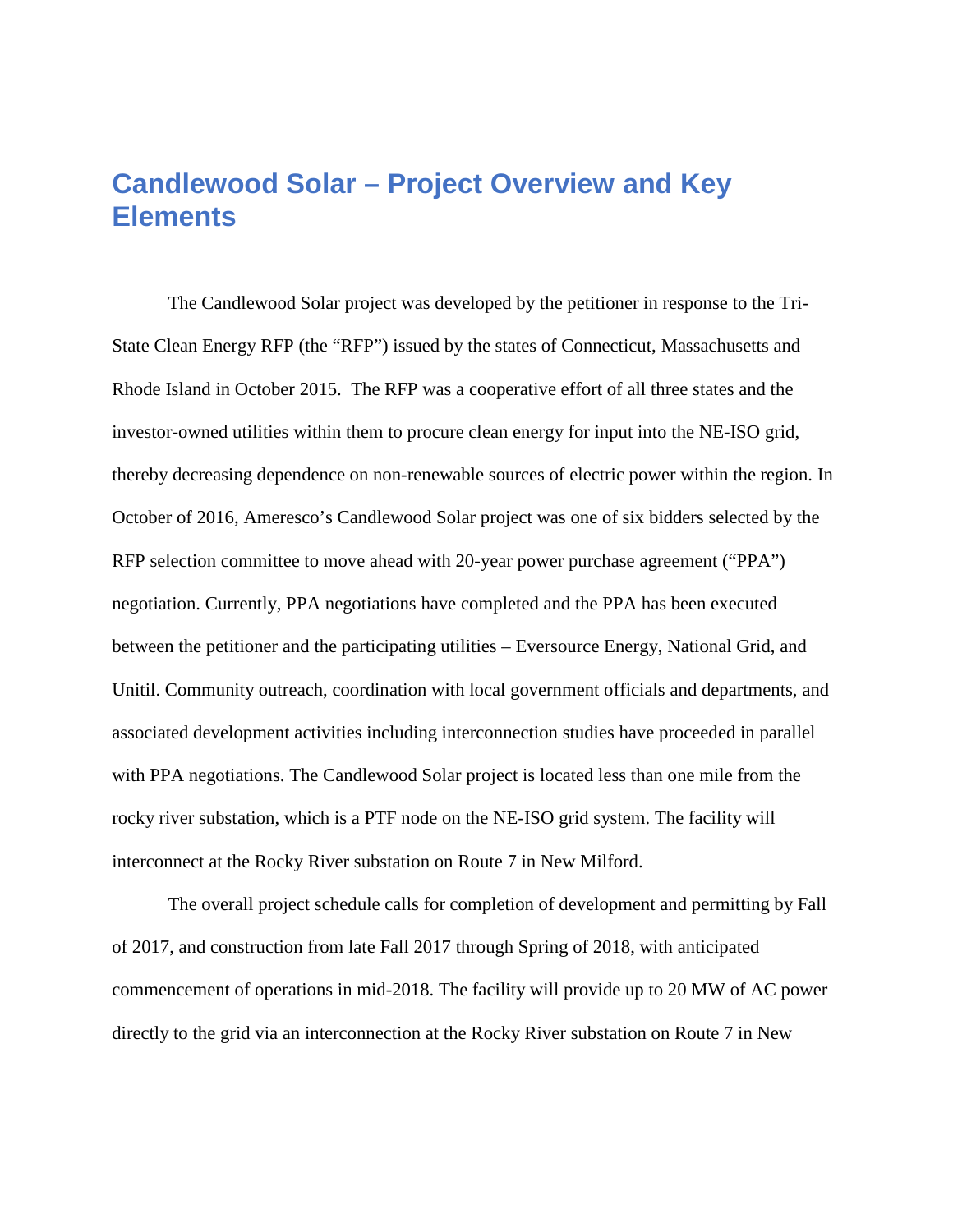Milford, CT. The project is located on Candlewood Mountain on a combination of open field and wooded areas.

The Petitioner is a wholly owned subsidiary of Ameresco. Ameresco specializes in the development of projects with utility, commercial, federal, and municipal customers across the United States, with a strong focus on the New England region. Ameresco has built over 100 MW of solar pv projects in the United States, with another 150 MW awarded or in the construction phase. Ameresco's portfolio of projects includes an 18.6 MW ground mount solar system for the United States Army, and multiple projects between 2 MW and 6 MW in New England for municipal and utility customers. On all of our solar pv projects, Ameresco acts as the lead project developer responsible for: providing construction financing, in-house engineering, local distribution company interconnection agreement(s), equipment procurement, construction management and oversight, system commissioning, and operations and maintenacnce.

Ameresco, as sole owner of Candlewood Solar LLC, has the capital and bank credit lines to immediately start construction upon completion of permitting using our in-place construction financing facilities. Ameresco has extensive experience financing projects through the PPA structure. Over the last thirteen years, Ameresco has entered into more than forty PPAs for various renewable energy projects throughout the United States and Canada, including 19 solar PPAs in new england. Ameresco has sourced and raised more than \$1.5 billion of project financing over the past 14 years, from various lending sources including John Hancock, Bayerische Landesbank, Bank of America, Capital One, Chase Bank, Crews and Associates, Union Bank and several other financial institutions. Using existing cash resources, cash flows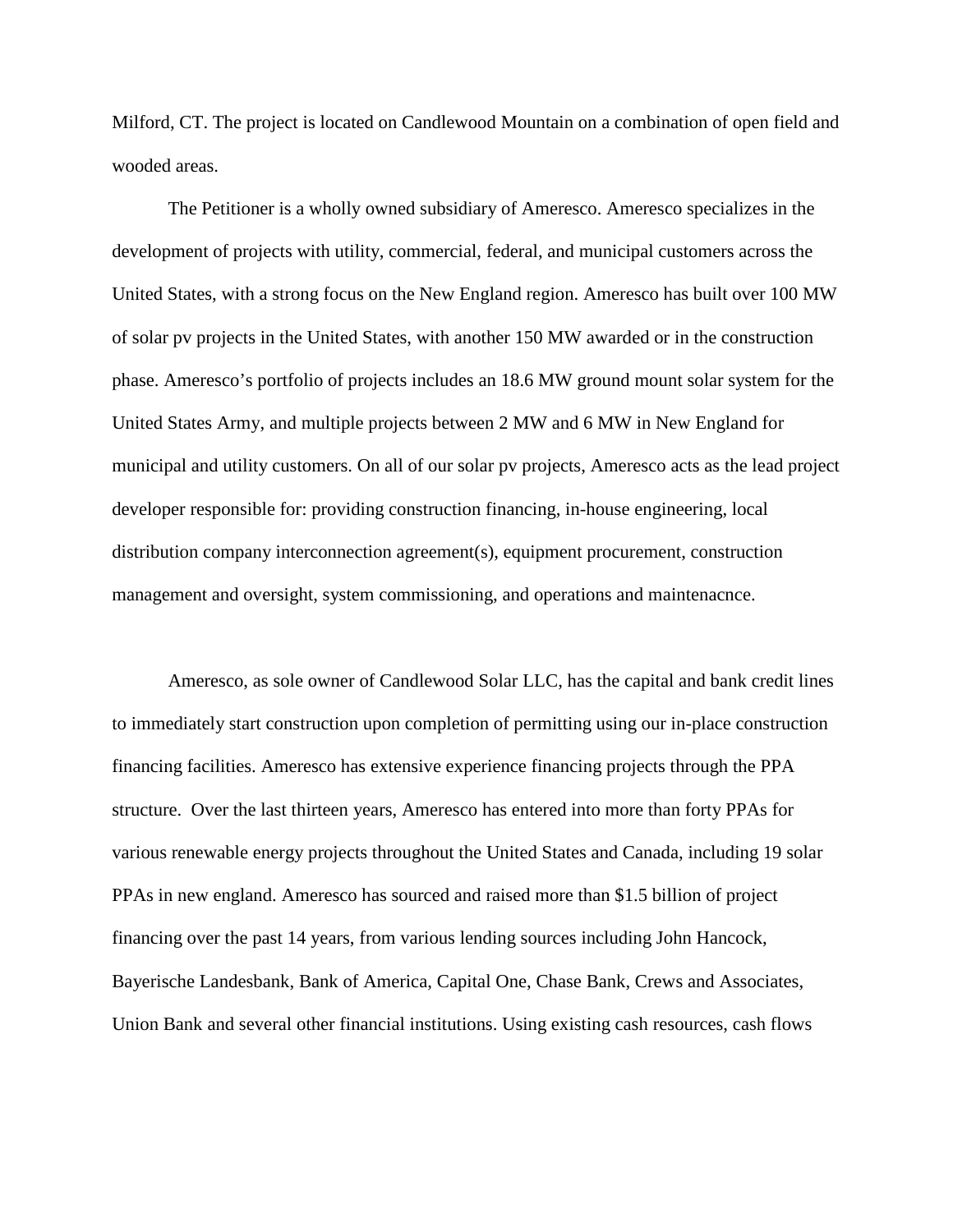from Ameresco's operating activities, and access to credit through multiple lending relationships, Ameresco has the resources necessary to develop, implement, and finance this project.

## Key Project Elements

.

The Project, which includes the solar array (the Facility), and the medium voltage conductors from the Facility to the interconnection point on Route 7, is located on the following three parcels in New Milford, CT: parcel 26/67.1, parcel 34/31.1, and 9/6, which together constitute the Site. The portions of the Site occupied by the facility and the interconnection infrastructure constitute the Project Area, which is depicted in the Overall Site Plan. The Facility is located entirely on parcel 26/67.1. The medium voltage conductors for interconnection run towards the east from the Facility across parcel 26/67.1, then across portions of parcels 34/31.1 and 9/6. The Facility parcel has a total area of 163 acres, and the facility will use approximately 80 acres of that parcel. The Facility is located on the southern flank of Candlewood Mountain, and is located northwest of Candlewood lake, northeast of Candlewood Mountain Road, and southwest of Route 7. The Site is adjacent to an old mine, which is located on a parcel immediately to the east and north. The Site itself is partially wooded, with approximately 16 acres of hay field/horse pasture on parcel 26/67.1. The installation of the solar array will occur on the flat areas of parcel 26/67.1 and will require the clearing of approximately 68 acres of wooded area on that parcel. The wooded area consists of regrowth from when the entire side of the mountain was cleared several decades ago. There is no prime farmland identified on the site. There are two areas on on parcel 26/67.1 that are identified in available state of Connecticut GIS database information as locally important farmland soils. These areas do not correspond to the location of the hay fields, and are currently wooded.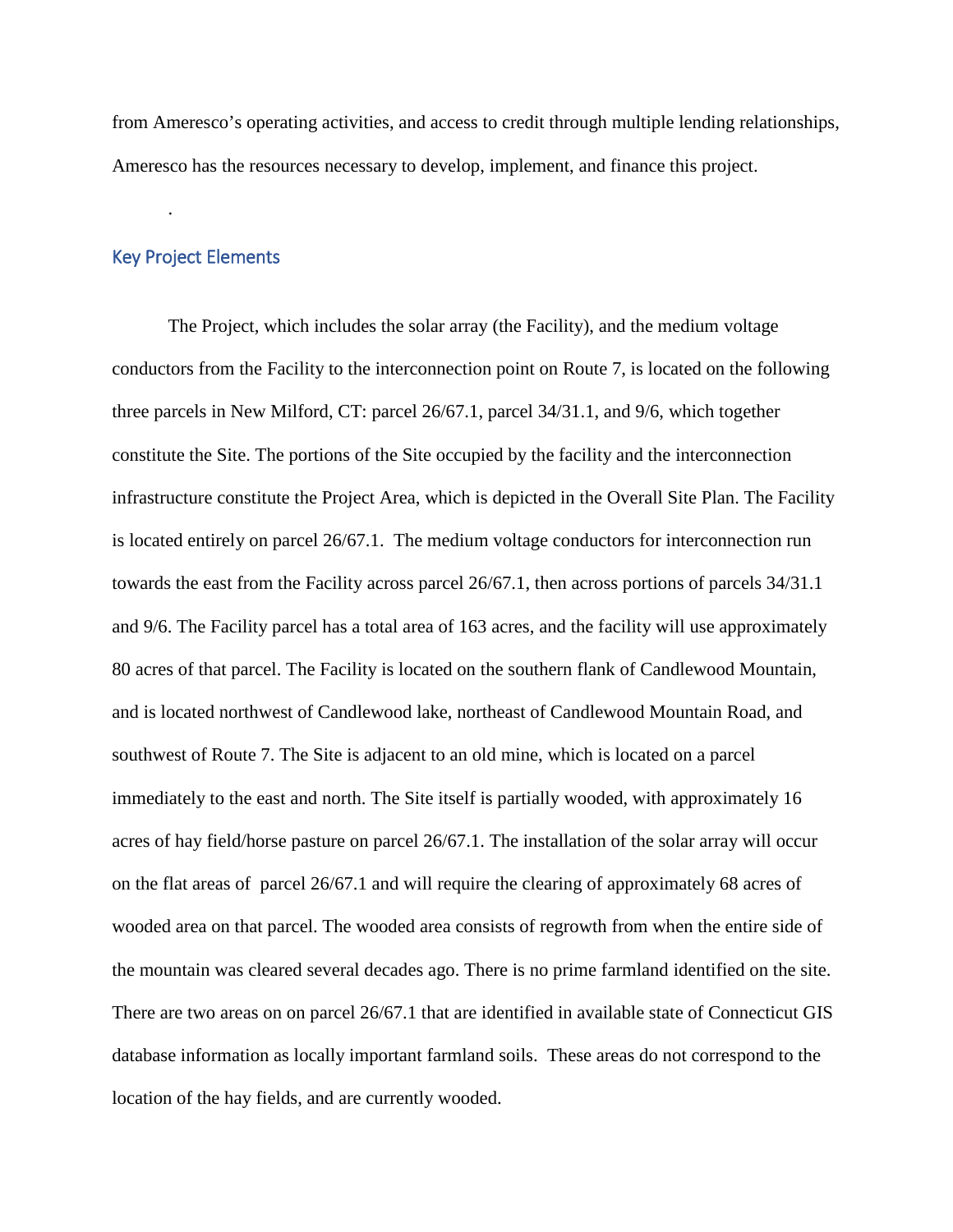The interconnection route to the Rocky River substation is proposed to traverse across the eastern portion of parcel 26/67.1, and then across the parcels (34/31/1 and 9/6) owned by Firstlight Hydropower (FirstLight) to the point of interconnection to the Eversource Energy distribution system on Route 7 across from the substation. The conductors will be run overhead on poles for the entire route. A portion of the interconnection route will run through wooded areas as it traverses from west to east and to the north of the dam on Firstlight property, with a 30 foot wide cleared path created for the lines. The route will then run along an existing paved access road for approximately 1/2 mile, then make a turn to the east to run along an existing, already cleared access way for an existing fiber optic line owned by Firstlight. The lines will then connect to Eversource lines at Route 7.

The Project Area is mostly upland, but there is a wetland area outside the area of the solar array on the eastern edge of parcel 26/67.1 which also contains a vernal pool. There are also identified wetlands near the interconnection route in multiple locations. No disturbance of any wetland area next to the solar array is planned, and less than 2,500 sf of wetland area will be cleared adjacent to the interconnection route. The project has filed an NDDB request with deep and a reply is pending from deep. The State Historic Preservation Office ("SHPO") has also been contacted for their input on the project. SHPO's response will be provided to the Council when it is received.

The Facility will consist of approximately 75,000 solar photovoltaic panels and eight (8) inverters, each with an output of 2.5 MW AC. The total system size is 26.5 MW DC, with a total rated nameplate AC generating capacity of 20 MW (see Detailed Site Plan – Solar Array). The Facility will occupy approximately 73 acres of the total 163 acre site. The solar panels will be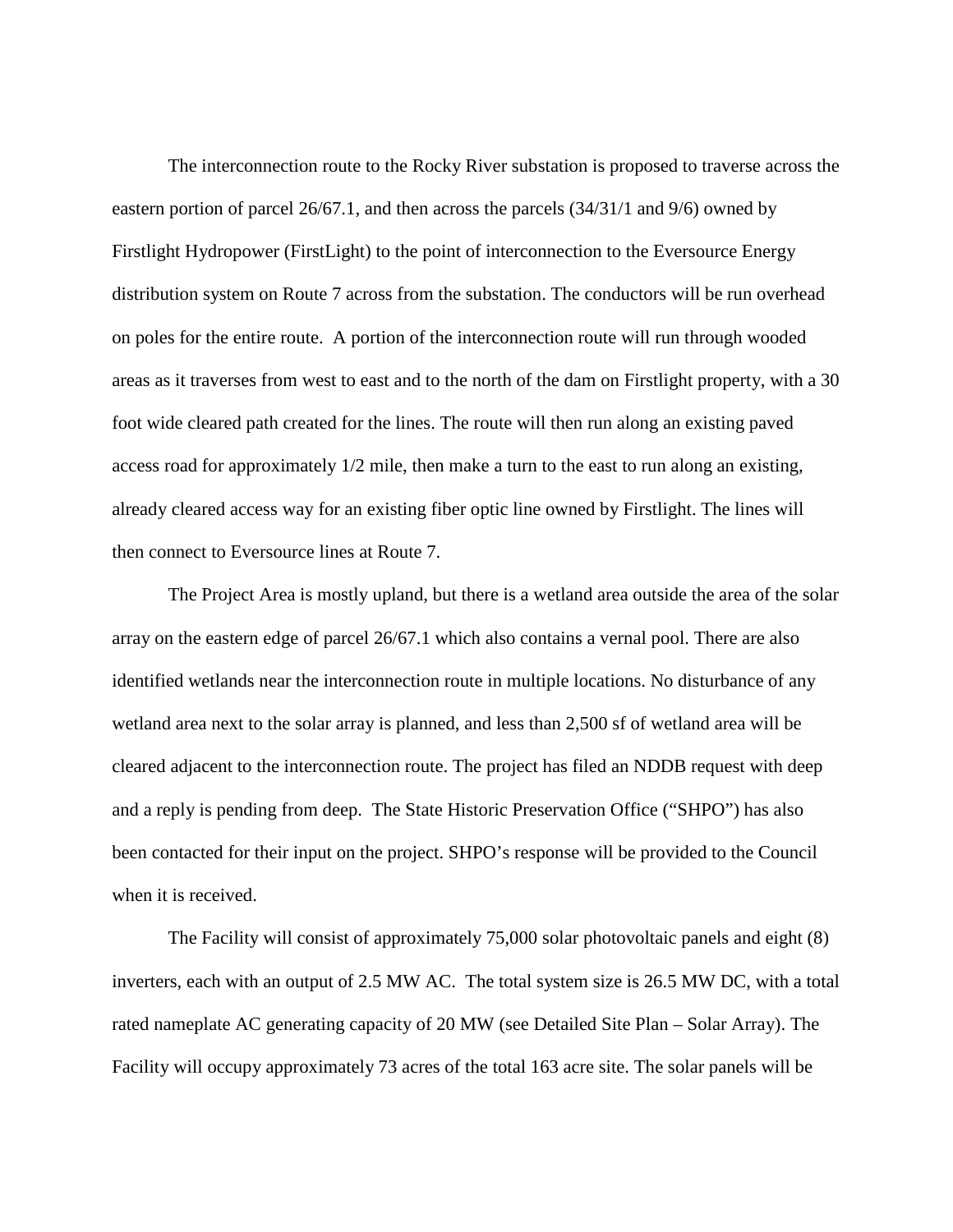installed on a screwed-in mounting system manufactured by Terrasmart and will be at a 15 degree tilt facing directly south. The screw post mounting system is being used because it is more effective in environments with shallow rock. At the Site, there are many areas where rock is visible at the surface - particularl on parcel 26/67.1, and therefore shallow rock is expected to be encountered.

The solar panels are wired in strings of 18 or 19 panels each and wired to the inverters. The inverters will consist of 8 pad mounted 2.5 MW inverters which will convert the DC power generated by the panels to AC power that can be fed to the grid. The power will be fed from the inverters to transformers, which will step up the voltage from 1500 Volts to 13,800 Volts, upon which the power will be routed through two (2) 13.8 kV conductors across the site to the east. The conductors will run to Route 7, whereupon they will connected with Eversource Energy conductors on route 7 and run to the Rocky River substation. The interconnection route is shown in more detail in the Detailed Site Plan – Interconnection Route.

The Project Area will be accessed via an existing dirt road off of Candlewood Mountain Road. This access road will be improved for use during construction and operation by installation of 12 inches of graded gravel. The road does not cross any wetlands or wetland buffer zones. The facility will be completely surrounded by a 7 foot high chain link fence, as required by code.

The Project Area, at its closest, is located approximately  $\frac{1}{2}$  mile from the Candlelight Farms Airport. The Petitioner has submitted a 7460 Notification of Proposed Construction to FAA, which includes a glare analysis using the Solar Glare Hazard Analysis Tool ("SGHAT") developed by the Sandia National Labratory. The glare analysis shows minimal to no adverse glare impacts.